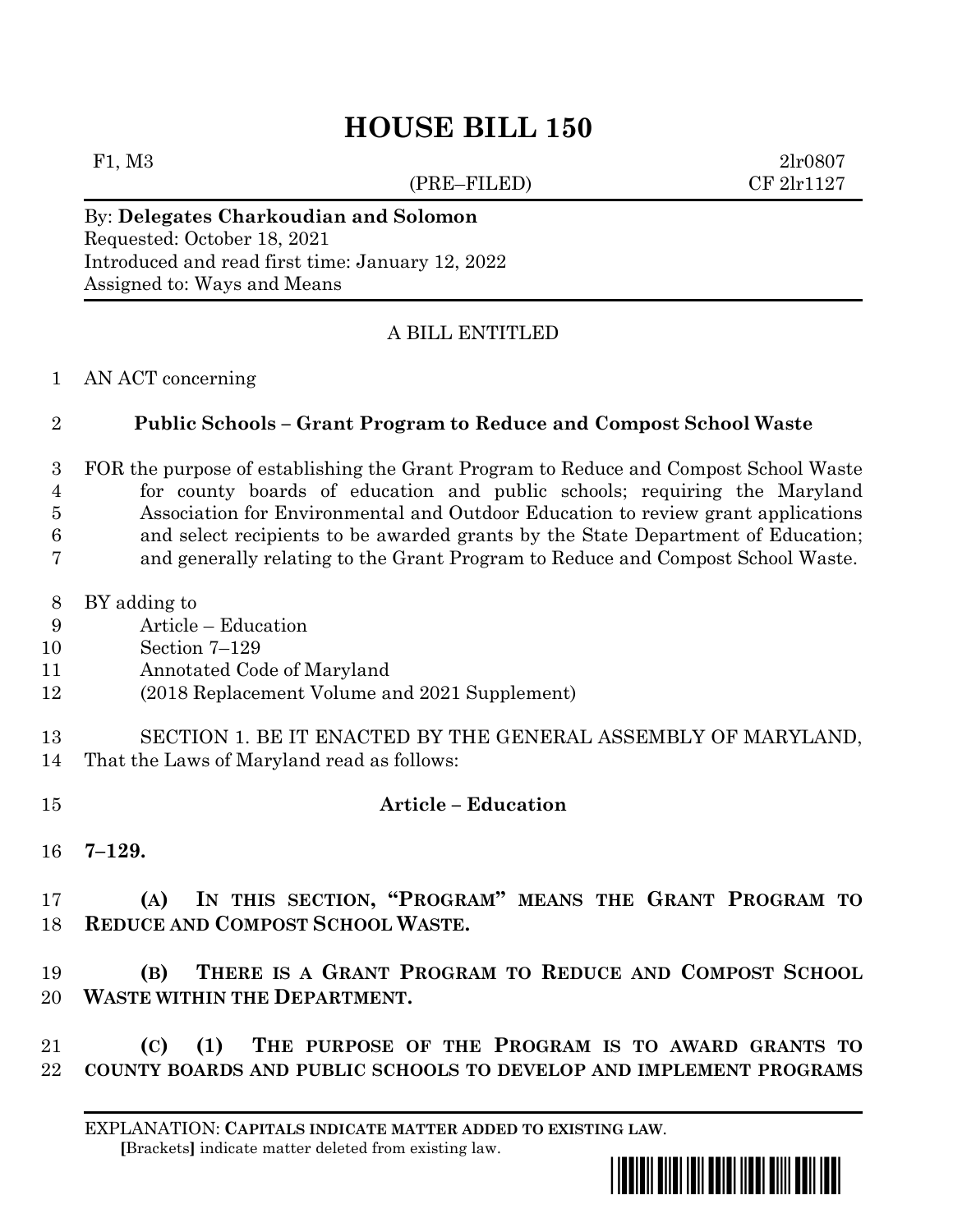**FOR REDUCING FOOD WASTE AND TO ESTABLISH COMPOSTING OF PRE– AND POST–CONSUMER WASTE.**

 **(2) A COUNTY BOARD OR A PUBLIC SCHOOL MAY APPLY FOR A GRANT UNDER THIS SECTION.**

 **(D) (1) EXCEPT AS PROVIDED IN PARAGRAPH (2) OF THIS SUBSECTION, THE DEPARTMENT SHALL ADMINISTER THE PROGRAM.**

 **(2) (I) THE MARYLAND ASSOCIATION FOR ENVIRONMENTAL AND OUTDOOR EDUCATION SHALL REVIEW GRANT APPLICATIONS AND SELECT GRANT AWARDEES UNDER THE PROGRAM.**

 **(II) THE DEPARTMENT SHALL AWARD GRANTS TO THE APPLICANTS SELECTED BY THE MARYLAND ASSOCIATION FOR ENVIRONMENTAL AND OUTDOOR EDUCATION.**

 **(E) A PROJECT IS ELIGIBLE FOR A GRANT IF IT IS SUBMITTED BY A COUNTY BOARD OR PUBLIC SCHOOL AND WILL:**

 **(1) EDUCATE STUDENTS, STAFF, AND PARENTS ON THE CONNECTION BETWEEN FOOD WASTE, CLIMATE, ENVIRONMENT, AND HUNGER;**

 **(2) SUPPORT SCHOOL INFRASTRUCTURE TO MEASURE FOOD WASTE AND REDUCTION OF FOOD WASTE;**

 **(3) TRAIN AND EDUCATE STUDENTS AND STAFF ON THE IMPLEMENTATION OF FOOD WASTE REDUCTION AND COMPOSTING;**

 **(4) TRANSITION THE SCHOOL TO AN OFFER VERSUS SERVE MODEL IN CAFETERIAS, WHICH ALLOWS STUDENTS TO DECLINE FOODS OFFERED RATHER THAN SERVING FOOD A STUDENT WILL NOT EAT, AND TRAIN STUDENTS AND STAFF ON THE MODEL;**

 **(5) DEVELOP PROCESSES FOR SURPLUS FOOD TO BE SERVED DURING AFTER SCHOOL ACTIVITIES OR THE FOLLOWING DAY, OR TO BE TAKEN HOME TO STUDENT FAMILIES;**

 **(6) CONTRACT WITH A COMMERCIAL COMPOSTER OR MUNICIPAL OR COUNTY AGENCY TO RECYCLE IN–SCHOOL ORGANIC WASTE;**

**(7) ESTABLISH ON–SITE COMPOSTING BINS;**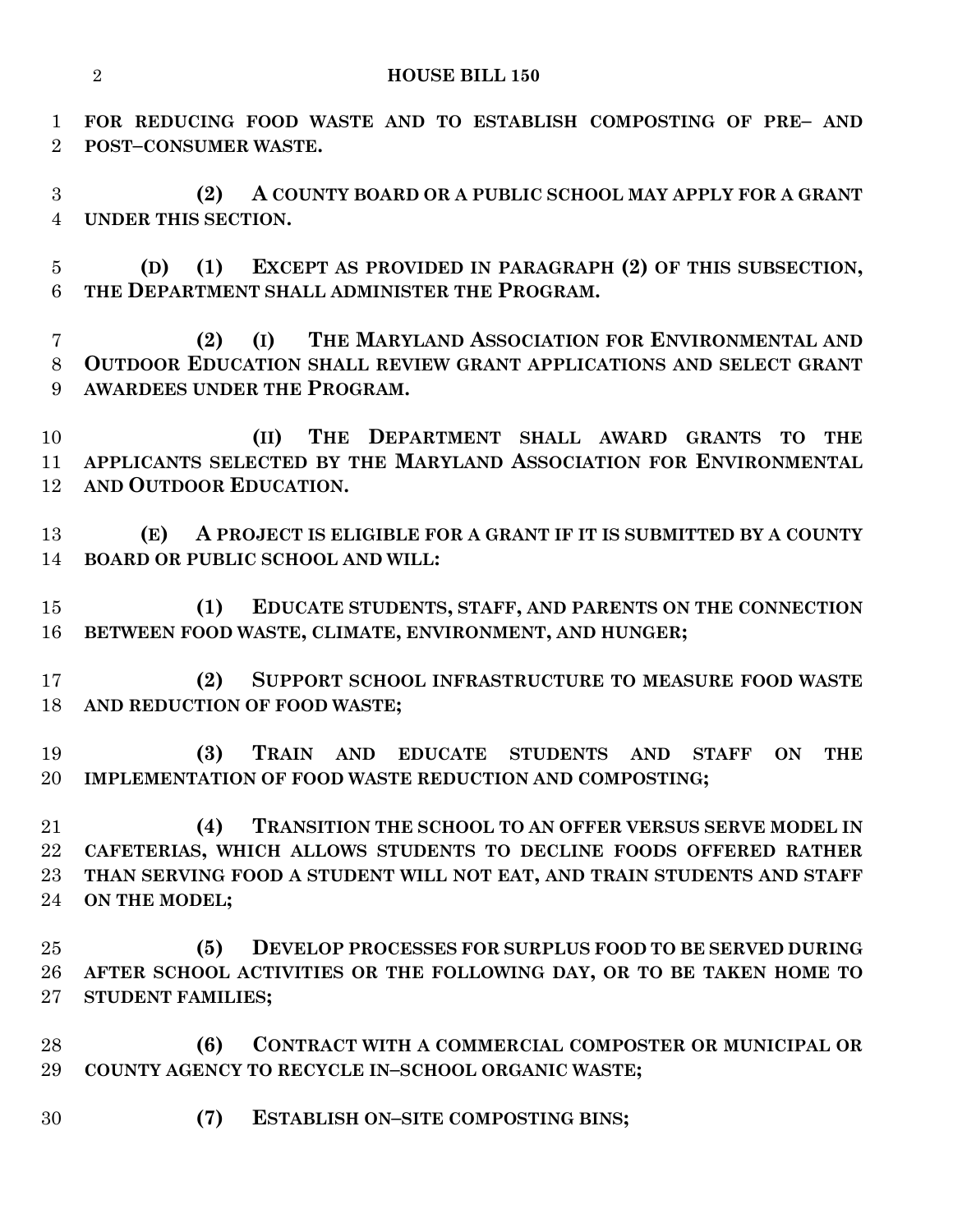**HOUSE BILL 150** 3

 **(8) REPLACE SINGLE–SERVE MILK CARTONS WITH BULK MILK DISPENSERS;**

 **(9) ESTABLISH SHARE TABLES BASED ON GUIDANCE FROM THE U.S. DEPARTMENT OF AGRICULTURE, FOOD AND NUTRITION SERVICE DOCUMENT NUMBER SP41 CACFP13 SFSP15–2016;**

- **(10) PACKAGE AND DISTRIBUTE SURPLUS FOOD TO LOCAL FOOD RESCUE ORGANIZATIONS TO SUPPORT LOCAL COMMUNITIES; OR**
- **(11) ESTABLISH ANY OTHER PROGRAM THAT PREVENTS AND REDUCES FOOD WASTE IN A PUBLIC SCHOOL.**

 **(F) TO CARRY OUT THE PURPOSE OF THE PROGRAM, GRANT AWARDS SHALL BE PRIORITIZED TO THE FOLLOWING PROGRAMS OR SCHOOLS:**

**(1) PROGRAMS THAT WILL BE LED BY STUDENTS;**

 **(2) SCHOOLS WITH HIGH NUMBERS OF STUDENTS WHO RECEIVE FREE AND REDUCED PRICE MEALS;**

 **(3) PROGRAMS THAT WILL INVOLVE A SMALL AND MINORITY– OR VETERAN–OWNED BUSINESS; AND**

**(4) PROGRAMS THAT:**

 **(I) CREATE EMPLOYMENT OPPORTUNITIES AND INCLUDE LEADERSHIP DEVELOPMENT PRACTICES THAT PROVIDE EQUAL ACCESS TO OPPORTUNITIES; AND**

 **(II) PAY EMPLOYEES A LIVING WAGE, AS DEFINED IN § 18–101 OF THE STATE FINANCE AND PROCUREMENT ARTICLE.**

 **(G) A COUNTY BOARD OR PUBLIC SCHOOL THAT RECEIVES A GRANT THROUGH THE PROGRAM ANNUALLY SHALL REPORT TO THE DEPARTMENT ON PROGRAM OUTCOMES, INCLUDING:**

 **(1) THE AMOUNT OF FOOD WASTE PREVENTED, DIVERTED, AND COMPOSTED; AND**

 **(2) IMPROVEMENT IN EDUCATION OF STUDENTS AND STAFF ON ENVIRONMENTAL BEST PRACTICES RELATED TO FOOD WASTE MANAGEMENT.**